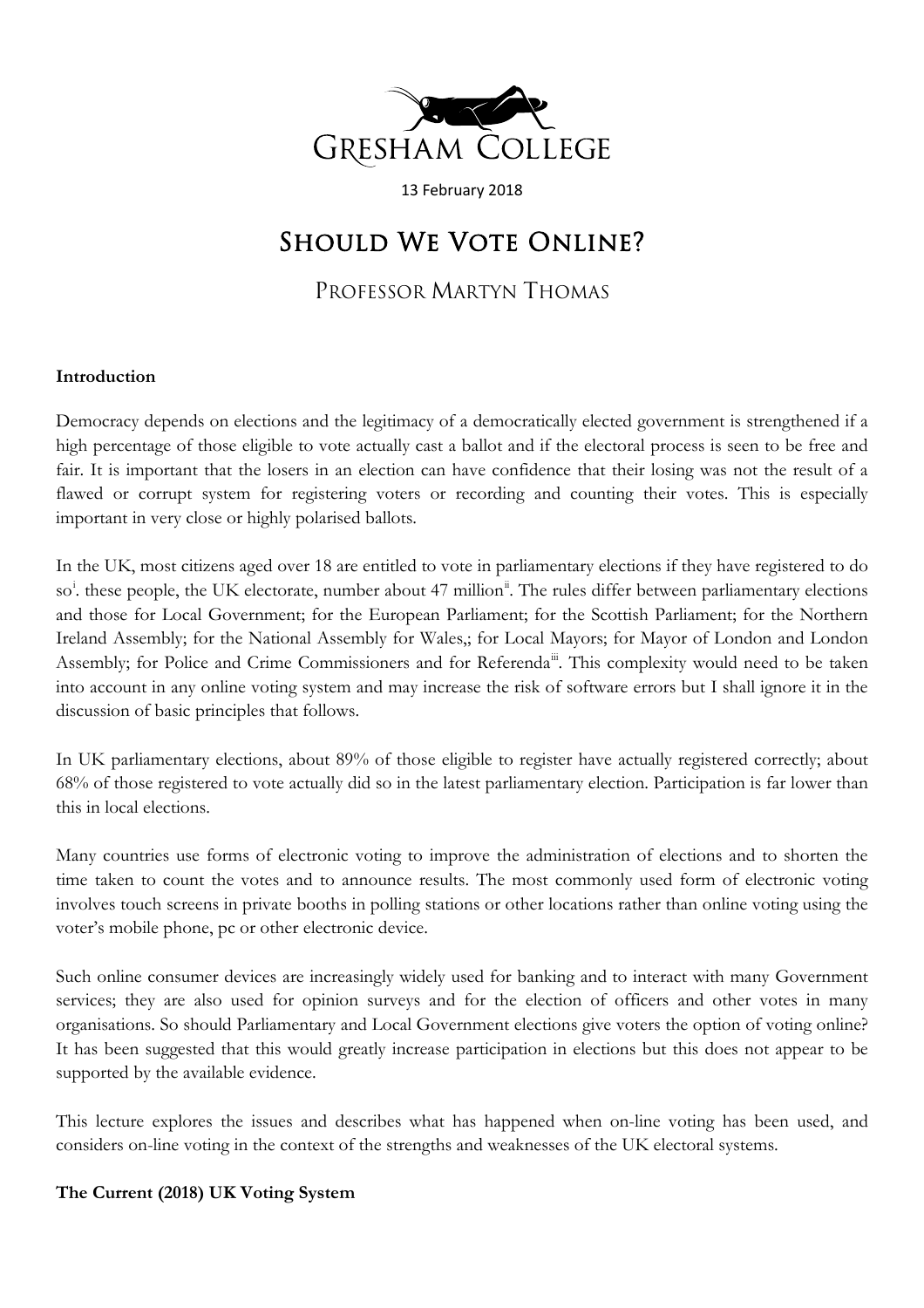

## **Registration**

A citizen can register to vote when they are:

- 16 years old in England, Wales and Northern Ireland (and vote when they are 18)
- 14 years old in Scotland (and vote in Scottish elections when they are 16 and other elections when they are 18)

## **Voting in person**

Anyone who has registered to vote can vote in person at a Polling Station in the relevant constituency.

## **Postal voting**

Anyone can apply to vote by post. The great strength of the postal vote is that it is simple to use; most people are familiar with the process and it requires very little effort to understand how it works. On the negative side, it has been argued that it is not sufficiently secure. For instance in a particular case related to the 2004 Birmingham city council elections, the election commissioner said "The ease of postal vote fraud and the difficulty of policing it led to such a great upsurge in personation that, in the Birmingham case, the number of false votes was virtually half of all votes recorded as having been cast for the winning candidates."<sup>iv</sup>. He heard evidence that thousands of postal votes had been stolen and said that the scale of fraud would disgrace a "banana republic". Postal voting fraud appears to be quite widespread: frauds have been detected in several UK elections, in different constituencies and by supporters of different political parties.

## **Proxy voting**

It is also possible to vote by proxy. People who are unable to vote by other means can nominate another person to vote on their behalf - as long as they are registered to vote and they are allowed to vote in the same type of election. A proxy can act for se[v](#page-11-4)eral people if they are all close relatives. $v$ 

#### **The properties of a good voting system**

The principles that underpin democratic elections have been set out by the Council of Europe through the European Commission for Democracy through Law (known as the Venice Commission). Their code of good practice<sup>[vi](#page-11-5)</sup> says that the five principles underlying Europe's electoral heritage are that voting should be *universal*, *equal, free, secret and direct*. These principles are expanded and explained in the code. Article 3 of the Additional Protocol to the European Convention on Human Rights also explicitly provides for the right to periodic elections by free and secret elections<sup>[vii](#page-11-6)</sup>.

Of the five principles, *free* and *secret* have most relevance to online voting. This is what the code of good practice states about *freedom*:

#### (paragraph 3.2) **Freedom of voters to express their wishes and action to combat electoral fraud**

*i. voting procedures must be simple;* ii. voters should always have the possibility of voting in a polling station. Other means of voting are acceptable *under the following conditions:*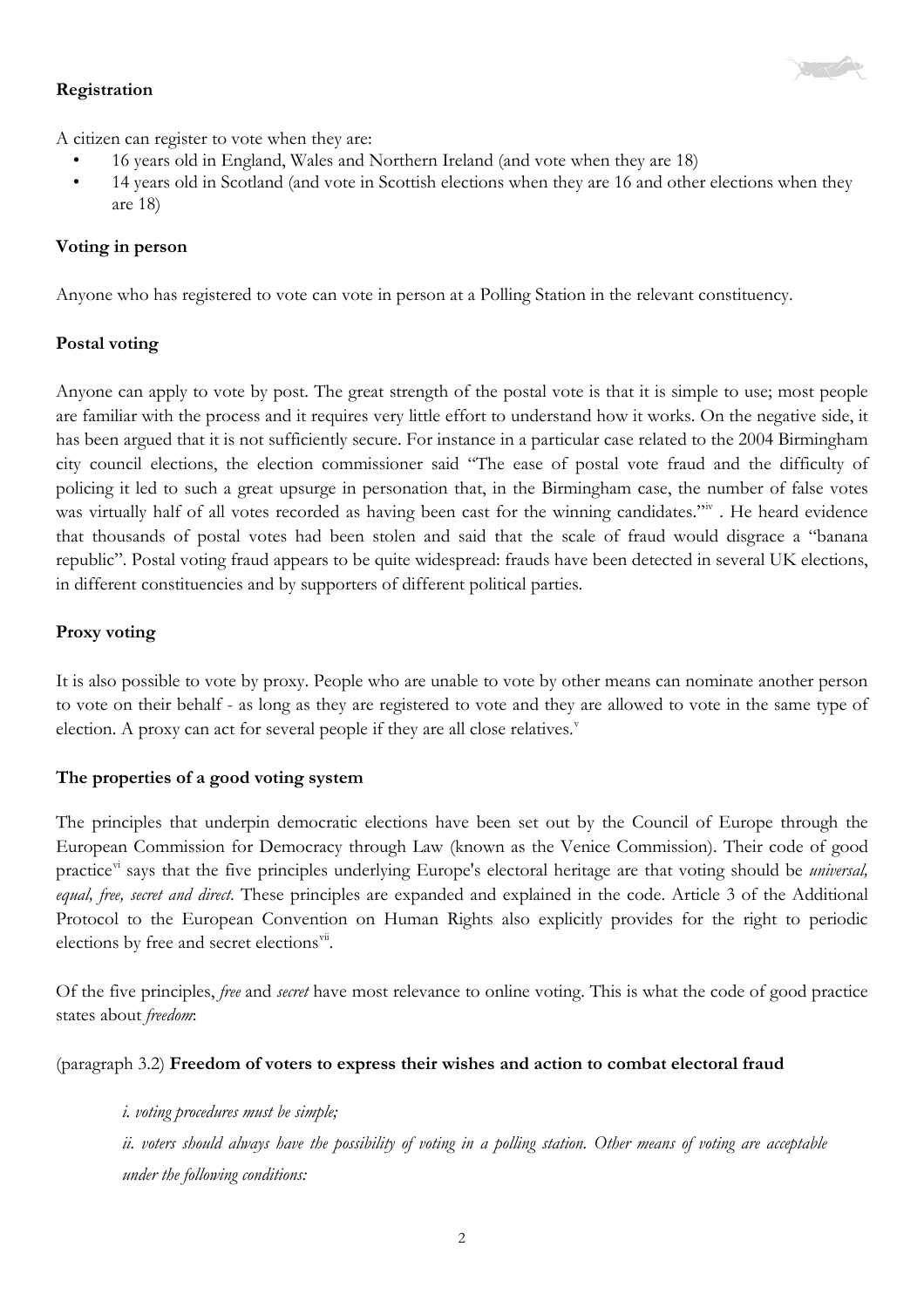iii, postal voting should be allowed only where the postal service is safe and reliable; ... fraud and intimidation *must not be possible;*

iv. electronic voting should be used only if it is safe and reliable; in particular, voters should be able to obtain a confirmation of their votes and to correct them, if necessary, respecting secret suffrage; the system must be *transparent;*

*… …* and this is what they say about *secrecy:*

#### (paragraph 4) **Secret suffrage**

a. For the voter, secrecy of voting is not only a right but also a duty, non-compliance with which must be punishable by *disqualification of any ballot paper whose content is disclosed.*

b. Voting must be individual. Family voting and any other form of control by one voter over the vote of another must be *prohibited.*

*c. The list of persons actually voting should not be published[viii.](#page-11-7)*

*d. The violation of secret suffrage should be sanctioned[ix](#page-11-8).*

As we shall see, it is difficult to devise an online voting system that respects all these principles. Indeed, many expert computer scientists believe that it is impossible to devise a system that is simultaneously secure, verifiable and secret.

The secret ballot has been the cornerstone of voting in the UK since 1872. The current scheme was designed to protect against influence and corruption, by reducing their efficacy, whilst retaining the ability to trace particular ballot papers at court proceedings to combat fraud. This is done through the corresponding number list (on which polling station staff record the number of the issued ballot paper against the elector's number). This system is therefore not completely secret although there are legal penalties if polling station staff or anyone else abuses the system. The Law Commissioners have proposed that the law should be be brought up to date and e[x](#page-11-9)tended to cover postal voting<sup>x</sup>.

#### **The Risks and Threats to a Fair Election**

From these principles, we can see that there are many possible ways in which a fair election might be compromised. Here are some of them.

- A. Non-existent or ineligible people may be fraudulently registered as voters or the registration of an eligible voter may be directed to the wrong person.
- B. Some (groups of) people who are entitled to vote may be wrongly denied a vote.
- C. Votes may be stolen by impersonating a registered voter.
- D. Voters may be coerced to vote in a way that they would not have chosen without coercion.
- E. Voters may agree to sell their vote.
- F. The secrecy of the ballot may be violated, revealing how individual voters voted.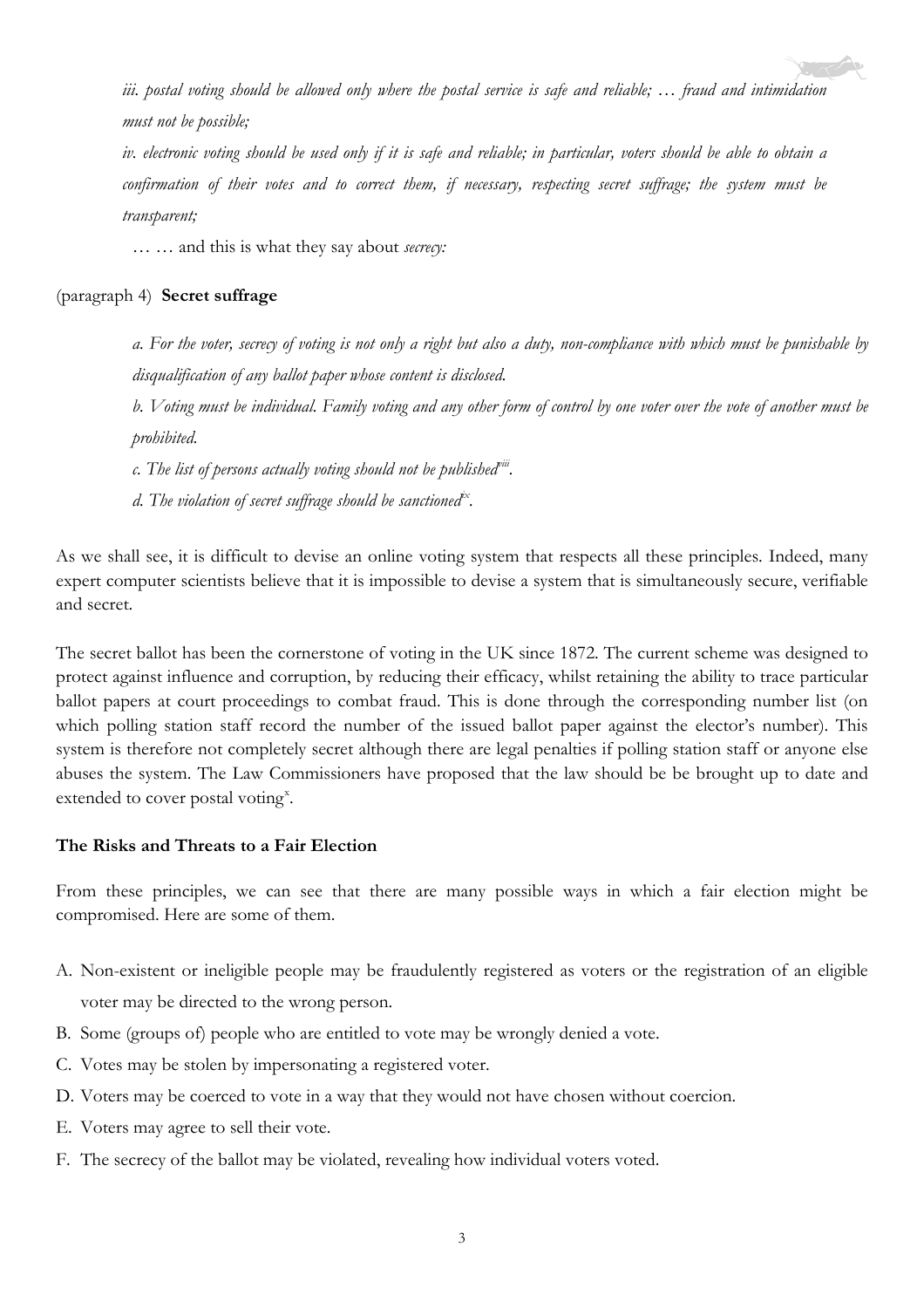- G. A denial of service (DoS) attack may prevent votes being cast by a particular group of voters or by enough voters to cast doubt on the legitimacy of the result.
- H. The system may not record or count votes correctly, leading to an incorrect result.
- I. A cyberattack may change the counting of votes or enough individual votes to affect the election result.
- J. The system may lose the trust of voters, leading to loss of confidence in the election result.

A report by the US National Academies, titled **Asking the Right Questions About Electronic Voting**[xi](#page-11-10) said

The committee also believes that trusted election processes should be regarded as the gold standard of election administration, where a trusted election process is one that works, can be shown to have worked after the election has been held, can be shown to have not been manipulated and to have not led to a large number of mistaken or lost votes, and can be shown to reflect the intent of the voters. ... trusted election processes increase the likelihood that elections will be regarded as fair, even by the losing side and even in a partisan political environment.

#### **Electronic Voting in UK Elections (including on-line)**

In English local elections in May 2007 over 1.5 million people in 18 local council areas were able to take part in voting trials by text message, internet, electronic kiosk and via digital TV.

Research for The Electoral Commission had shown there was significant demand for electronic voting and that it might help stem the declining turnout at elections. In an earlier survey more than half (55%) of English adults said that being offered e-voting in some form would encourage them to vote at the next local election. And the youngest group - 18-24 year olds - were most keen to try the new methods with three-quarters saying that evoting would encourage them to participate. Voting via the internet was seen as most likely to encourage participation (41%) followed by text messaging (33%), electronic kiosks (30%) and digital TV (26%)<sup>xii</sup>.

The Electoral Commission reported on these trials (and others)<sup>[xiii](#page-11-12)</sup>, saying about electronic voting

*The May 2007 elections also saw five local authorities (Rushmoor Borough Council, Sheffield City Council, Shrewsbury & Atcham Borough Council, South Bucks District Council and Swindon Borough Council) pilot a* range of e-voting solutions, including remote internet voting, telephone voting and the provision of electronic polling stations enabling a 'vote anywhere' environment on polling day. The use of remote e-voting channels required, as an additional security measure, pre-registration by electors and in three of the four pilot schemes (Sheffield, Shrewsbury  $\dot{\mathcal{C}}$  Atcham and Swindon) this is likely to have contributed to a significantly lower proportion of electors opting for *e-voting channels compared with 2003. In broad terms, the remote e-voting elements of the May 2007 pilot schemes proved successful and facilitated voting, although there were some issues concerning accessibility, public* understanding of the pre-registration process and, in at least one pilot area, technical problems in relation to *telephone voting. Electronic polling stations in Swindon proved more problematic, with many experiencing connectivity and application issues on polling day. However, in common with the e-counting pilots, there was* insufficient time available to implement and plan the pilots, and the quality assurance and testing was undertaken too late and lacked sufficient depth. The level of implementation and security risk involved was significant and unacceptable. There remain issues with the security and transparency of the solutions and the capacity of the local *authorities to maintain control over the elections.*

The Commission recommended that no further e-voting is undertaken until the following four elements were in place: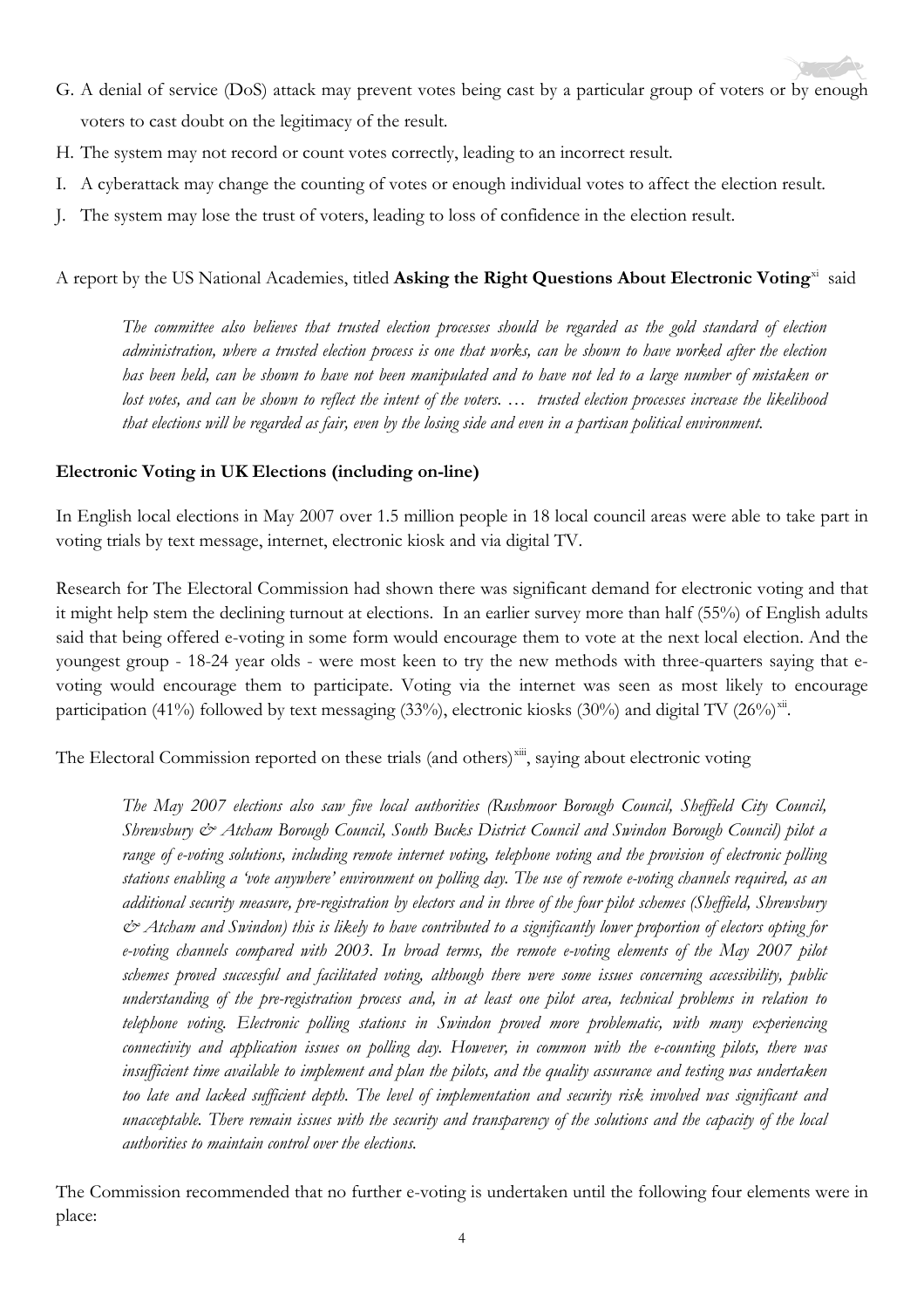- *1. There must be a comprehensive electoral modernisation strategy outlining how transparency, public trust and cost effectiveness can be achieved.*
- 2. A central process must be implemented to ensure that sufficiently secure and transparent e-voting solutions that *have been tested and approved can be selected by local authorities.*
- *3. Sufficient time must be allocated for planning e-voting pilots.*
- *4. Individual registration must be implemented.*

*The Commission cannot support any further e-voting in the absence of a framework incorporating these recommendations.*

# **Electronic voting in Voting Booths and Electronic Counting**

Electronic voting in voting booths is quite widely used internationally, as is electronic counting of votes. This has the potential to greatly reduce the administrative effort required to distribute, collect and count paper ballots and to speed up the count.

The processes are controversial because the accuracy and security of the systems is difficult to verify and because the candidates are unable to supervise the counting process as they can with a paper ballot.

In the UK, the appointed Returning Officer has the authority to allow electronic voting and counting for some elections, though this is uncommon. The Law Commissioners have recommended that the law is made consistent and that it should clearly state what degree of verification and supervision is required.

The issues raised by the technologies available for use in all forms of electronic voting are described in the 160 page report<sup>[xiv](#page-11-13)</sup> from the US National Academies referenced earlier. Reading this report is strongly recommended to anyone who is interested in the technology and practical details.

# **Recent UK Consultations and Reports on Electoral Reform**

In December 2014 The Law Commissions of England and Wales, Scotland, and Northern Ireland jointly consulted on electoral reform. They published an Interim Report<sup>[xv](#page-11-14)</sup> in February 2016. They did not consult on, nor make any recommendations about, voting online. Their recommendations require primary and secondary legislation and the UK Government had not replied to their interim report at the time this lecture was being written.

In January 2015, the Speaker of the House of Commons launched the report of his Commission on Digital Democracy<sup>[xvi](#page-11-15)</sup>. Chapter 10 is on voting and section 10.2 specifically addresses online voting. The Commission said

Many of the people we spoke to did not understand why they could not vote online, particularly young people. People are used to doing their banking and other day-to-day activities online and many feel that they should also be able to vote in this way. Some people said that the inconvenience of having to vote in person was off-putting and suggested that online voting would help to increase voter turnout. However, others said that there was little evidence *of this.*

The Commission had been told that security was a particular concern: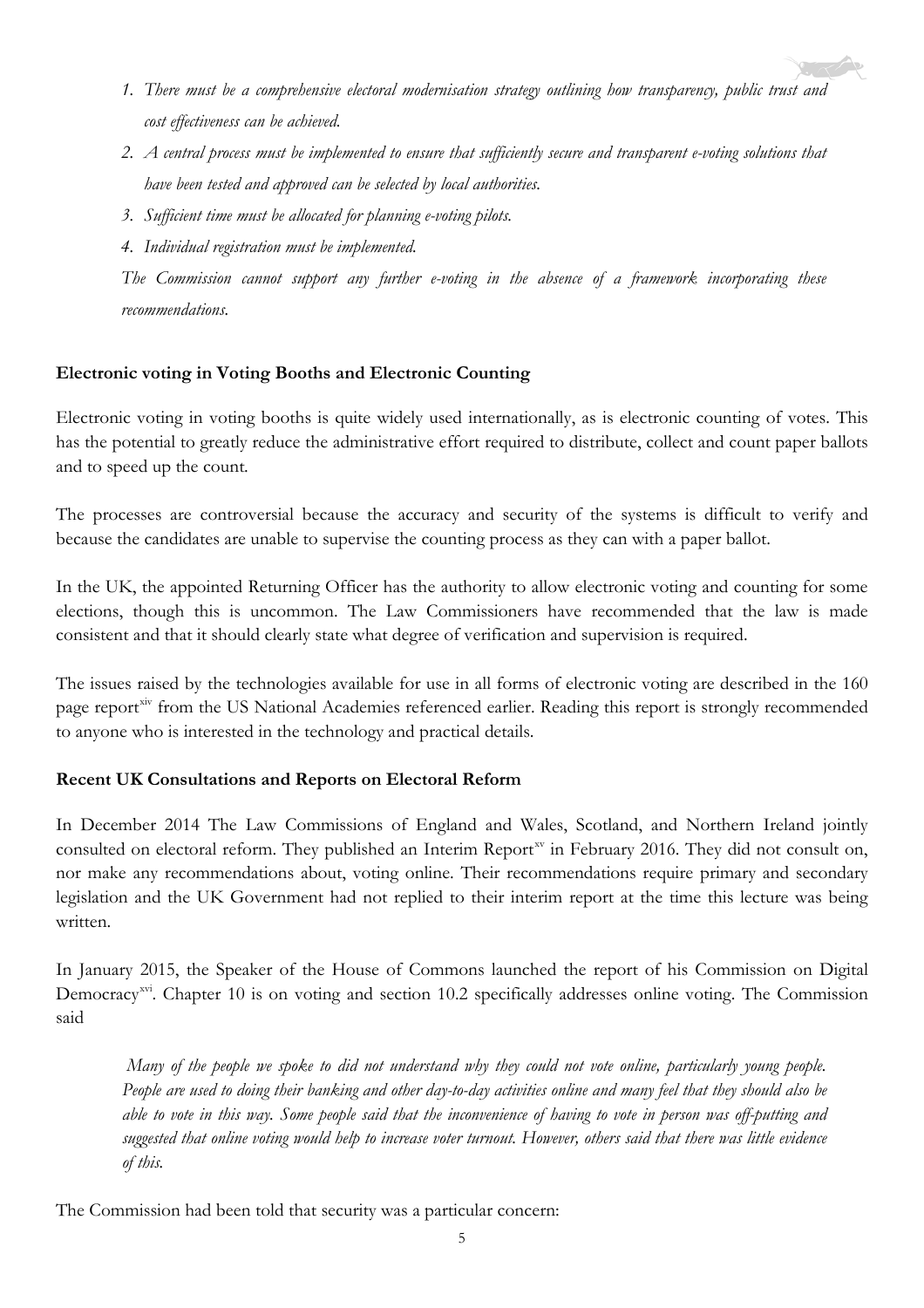

*Some people highlighted concerns about the security of online voting and the potential for cyber-attacks and hacking. Others raised concerns about voter intimidation and vote selling. The Open Rights Group neatly summed up the concerns over the security of online voting:*

*"Voting is a uniquely difficult question for computer science: the system must verify your eligibility to vote; know whether you have already voted; and allow for audits and recounts. Yet it must always preserve your anonymity and privacy. Currently, there are no practical solutions to this highly complex problem and existing systems are unacceptably flawed."*

The Commission agreed that there is a substantial appetite for online voting in the UK, particularly among young people, saying that it will become increasingly more difficult to persuade younger voters to vote using traditional methods. They concluded that it is only a matter of time before online voting is a reality, but that the concerns about security must be overcome first.

Once this is achieved, there will be an urgent need to provide citizens with access to online voting, and the UK *must be prepared for this. The Electoral Commission has called on the Government to introduce a* "comprehensive electoral modernisation strategy [...] setting out how the wider use of technology in elections will *ensure the achievement of transparency, public trust and cost effectiveness". The new online registration system* could be a cornerstone of a future online voting system, although it would not solve the problem of verifying the identity of people when casting their vote online. We support the draft recommendation of the Political and *Constitutional Reform Committee on Voter Engagement in the UK, urging the introduction of online voting by* 2020. We agree that this would make voting significantly more accessible. However, we also agree that concerns *about electoral fraud and secrecy of the ballot would need to be addressed first.*

They therefore recommended that …

*in the 2020 general election, secure online voting should be an option for all voters[xvii.](#page-11-16)*

… although they did not say how they believed that the concerns about security could be overcome by then. The UK Government remains committed to implement online voting although (as we shall see later) the National Cybersecurity Centre has said that it is a good thing that there are no current plans to introduce it. The Scotland Act 2016 gave the Scottish Parliament and Government new powers and responsibilities relating to elections to the Scottish Parliament. These complement their existing responsibilities for local government elections. Towards the end of 2017 the Sottish Government launched a consultation<sup>xviii</sup> on electoral reform that included questions about electronic voting, both online and in polling stations or elsewhere. Their introduction to online voting said:

- Internet or online voting would mean voters could cast their vote from a PC, laptop or mobile phone.
- This type of voting is used in Scotland already for some community council and other elections, e.g. trade unions and boards of various bodies.
- However, worldwide it is still relatively uncommon for local or national government elections, though around 15 countries worldwide have, or have trialled, internet voting. The most successful example is Estonia.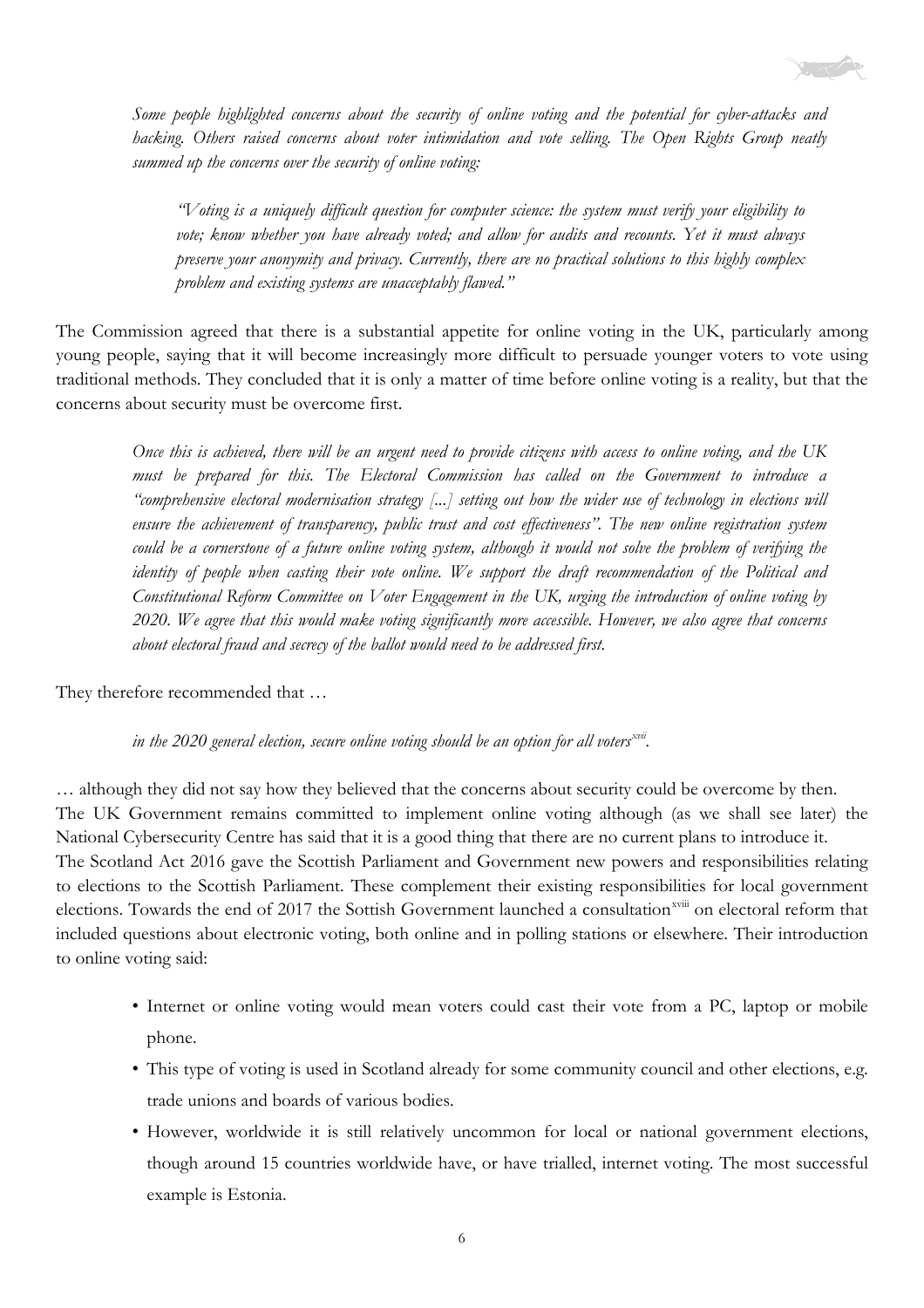- Typically, internet voting systems require voters to register in advance in order to be able to vote online. In addition, for security reasons, the voter might be asked to specify the device e.g. PC, laptop or mobile phone they will use for voting. It would be possible for the voter to change this.
- Typically, once polls are open, the voter receives a message inviting them to vote using a special secure link and security information they were provided with on registration.
- Internet voting could be more convenient for many voters and would potentially allow polls to be "open" for a longer period. Countries such as Estonia allow voters to cast their votes over a period of 7 days, though internet polls close 4 days prior to Election Day.
- Ensuring the security of internet voting and public confidence in it would be extremely important.

The consultation then asked whether people would use online voting, whether it would make them more likely to vote, and whether they wanted to be able to vote on more than one day, and for any other comments. At the time of this lecture the consultation is still open.

The Welsh Government has also announced trials of online voting, electronic counting and remote polling booths in supermarkets.<sup>[xix](#page-11-17)</sup>

# **Online Voting in Other Countries[xx](#page-11-18)**



By the end of 2017, 14 countries had used internet voting for binding political elections or referendums, but Estonia was the only one to have introduced permanent national internet voting. Estonian citizens have identity smart-cards that contain cryptography capabilities. With the use of card readers and client software, Estonians can identify themselves to websites and make legally binding signatures on documents. The cards are widely used for online banking. In the online voting system, voters use their ID cards to identify themselves to the server and to sign their ballots.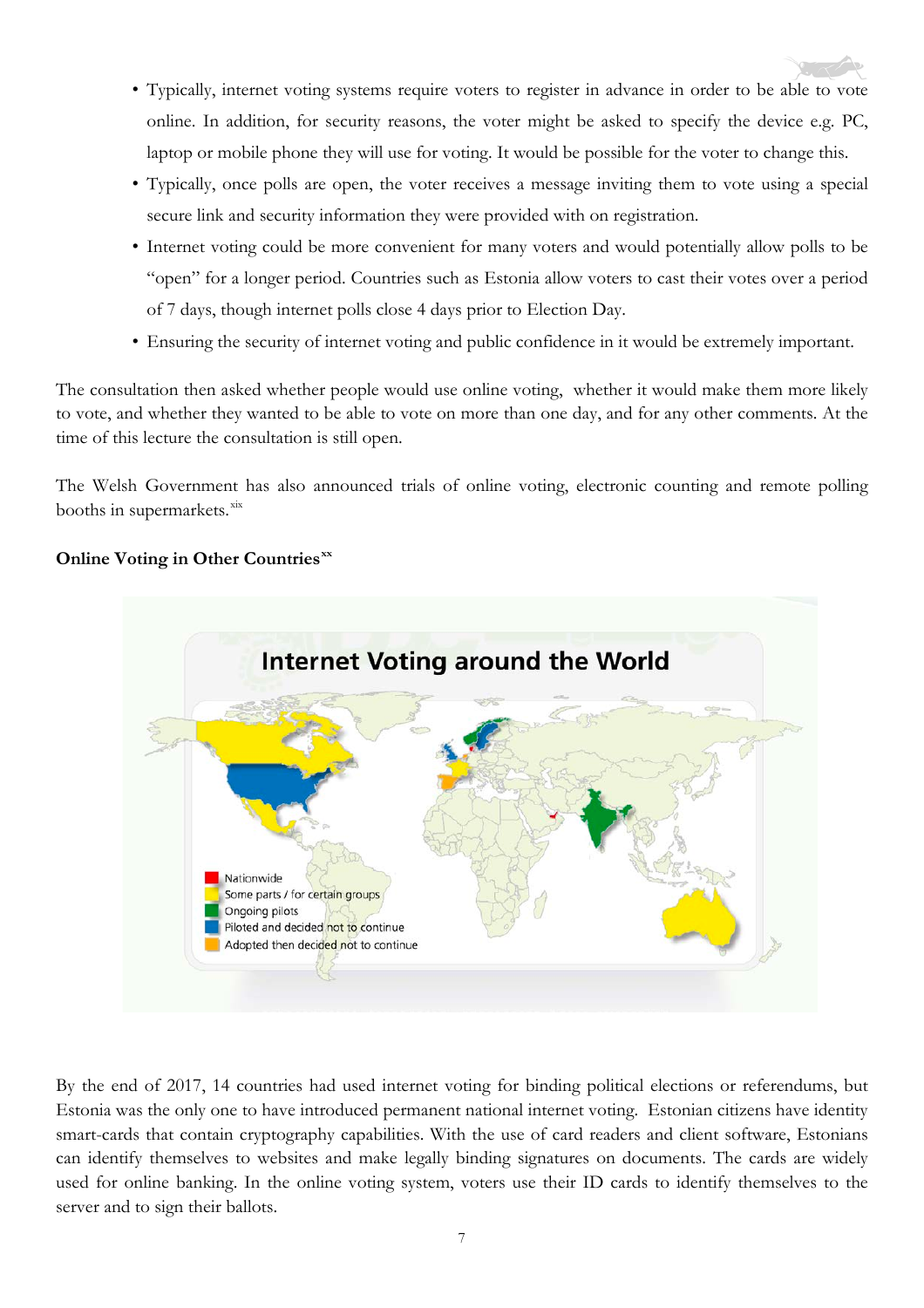

A group of international experts were invited to observe Estonia's 2013 municipal elections; they witnessed the operation of the voting system's servers, they had meetings with election officials and with the voting software developers in Tallinn and Tartu, they closely reviewed published artefacts from the election including the server source code, written procedures, and nearly 20 hours of official videos that recorded the voting system configuration, administration, and counting processes. Their report<sup>[xxi](#page-11-19)</sup> is detailed and authoritative. The authors commend the effort that has gone into protecting the election system but based on their tests and analyses they conclude that a state-level attacker, sophisticated criminal, or dishonest insider could defeat both the technological and procedural controls in order to manipulate election outcomes, and that short of this, there are abundant ways that such an attacker could disrupt the voting process or cast doubt on the legitimacy of results. Until there are fundamental advances in computer security, they do not believe the voting system can be made safe.

One surprising observation from UK and international experience is that online voting does not appear to increase significantly the proportion of eligible voters who actually vote in elections<sup>[xxii](#page-11-20)</sup> xx[i](#page-11-21)v [xxv.](#page-11-23)

The opportunities for fraud in online voting are different in both nature and scale and international experience of online voting fraud differs. According to a paper by Fairweather and Rogerson<sup>[xxvi](#page-11-24)</sup> use of online voting in the 2000 Arizona Democratic Primary seems to have been successful, at the other extreme an online referendum in the Netherlands had to be abandoned because of fraud – but with our experience of how cyberattacks have developed in recent years we can be confident that those wishing to commit fraud will become more sophisticated in their methods and that those defending the integrity of elections will have to keep investing in new methods of detection, deterrence and resilience.

#### **The Required Properties of an Online Voting System**

As we have seen, there has been much discussion of online voting and widespread acknowledgement that the security and integrity of ballots is fundamental to democracy, but little detail on what this would mean in practice. I therefore offer for discussion the following set of properties that an online voting system should have, with some explanations and some comments about the implications.

#### **1. It should be very difficult to register fake voters (and yet easy to register genuine voters).**

In the UK, citizens can register to vote either by filling in a registration form or by using an online system<sup>xxvii</sup>[.](#page-11-25) All you need is your name, address, date of birth and National Insurance number.

In 2013 the Electoral Commission reviewed<sup>xxviii</sup> the risk of electoral fraud and reported<sup>[xxix](#page-11-26)</sup>. Individual voter registration was seen as an adequate assurance for the registration process. There seems to be no evidence of any significant degree of fraudulent registration.

#### **2. The system should authenticate that the voter is registered to vote in this election.**

The system needs a way to check that the person who is actually voting has the right to do so. In its simplest form, this involves some way of checking that the person who is voting is the same person who registered to vote. This would need to be done with high assurance and without introducing vulnerability to fraud or vote stealing.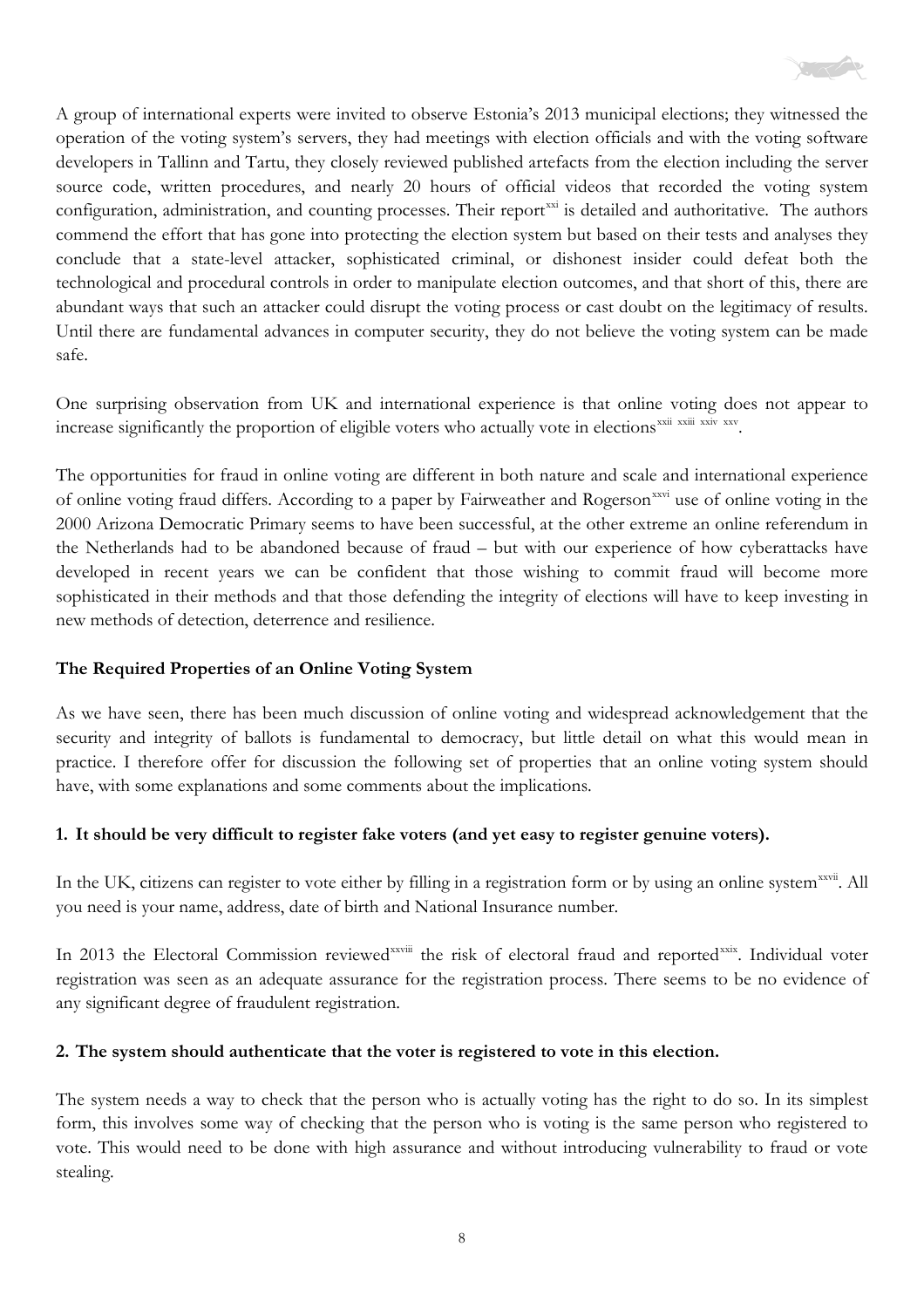The Electoral Commission has proposed<sup>[xxx](#page-12-0)</sup> that voters should be required to present photo ID when voting in person at a polling station. They have suggested that the requirement to quote National Insurance numbers on postal voting forms might reduce the amount of postal voting fraud.

It is likely that any on-line voting system would use Gov.UK Verify<sup>xxxi</sup>. If a voter is permitted to have the assistance of another person to help them to vote (for example because of a disability) this will add further complications.

# **3. No voter should be able to cast more valid votes than any other voter.**

In the simple case, the system should prevent a voter voting more than once. Alternatively, the voter should be permitted to vote several times but only their final vote should be counted. This may be a useful protection against votes being coerced or sold, because the voter could overwrite a coerced or sold vote and thereby make the previous vote of no value.

# **4. The voter should be able to check that their vote has been recorded correctly.**

This is important to give voters confidence in the system but very hard to implement because a compromised system can present compromised evidence.

# 5. It should be possible to carry out an independent check that all valid votes have been counted and **that the totals for each candidate are correct.**

Re-counts are quite common where the winning margin in a ballot result is small. When paper voting slips are used, the count can be repeated (manually and independently if necessary) even if the first count used some electronic counting technology. In the case of online voting, it is not apparent that any form of recount would be helpful, because there is limited (if any) scope for an independent system and if the recount differed by even one vote from the original count it would cast doubt on the integrity of the entire online ballot.

How such audits can be carried out has been the subject of much academic research and commentary<sup>xxxii</sup>.

# **6. It should not be possible to discover how a voter voted.**

This is fundamental to the secret ballot. As explained earlier, the current paper ballot process includes the "corresponding number system" to allow a court to investigate a claim of fraud, with legal sanctions if the system is abused. Different mechanisms would need to be invented to combat the different threats of fraud that online voting would introduce.

# **7. It should not be possible to discover whether or not an identifiable voter voted.**

In some foreseeable circumstances, abstention in a ballot may be a significant political statement. In designing online voting system, it will be necessary to decide whether or not this is a necessary requirement.

# **8. There should be defences against coercion and vote selling.**

If voters are able to vote online at home, then there is likely to be more coercion and 'family voting', where a dominant member of the household directs how the other members will cast their vote. It also increases the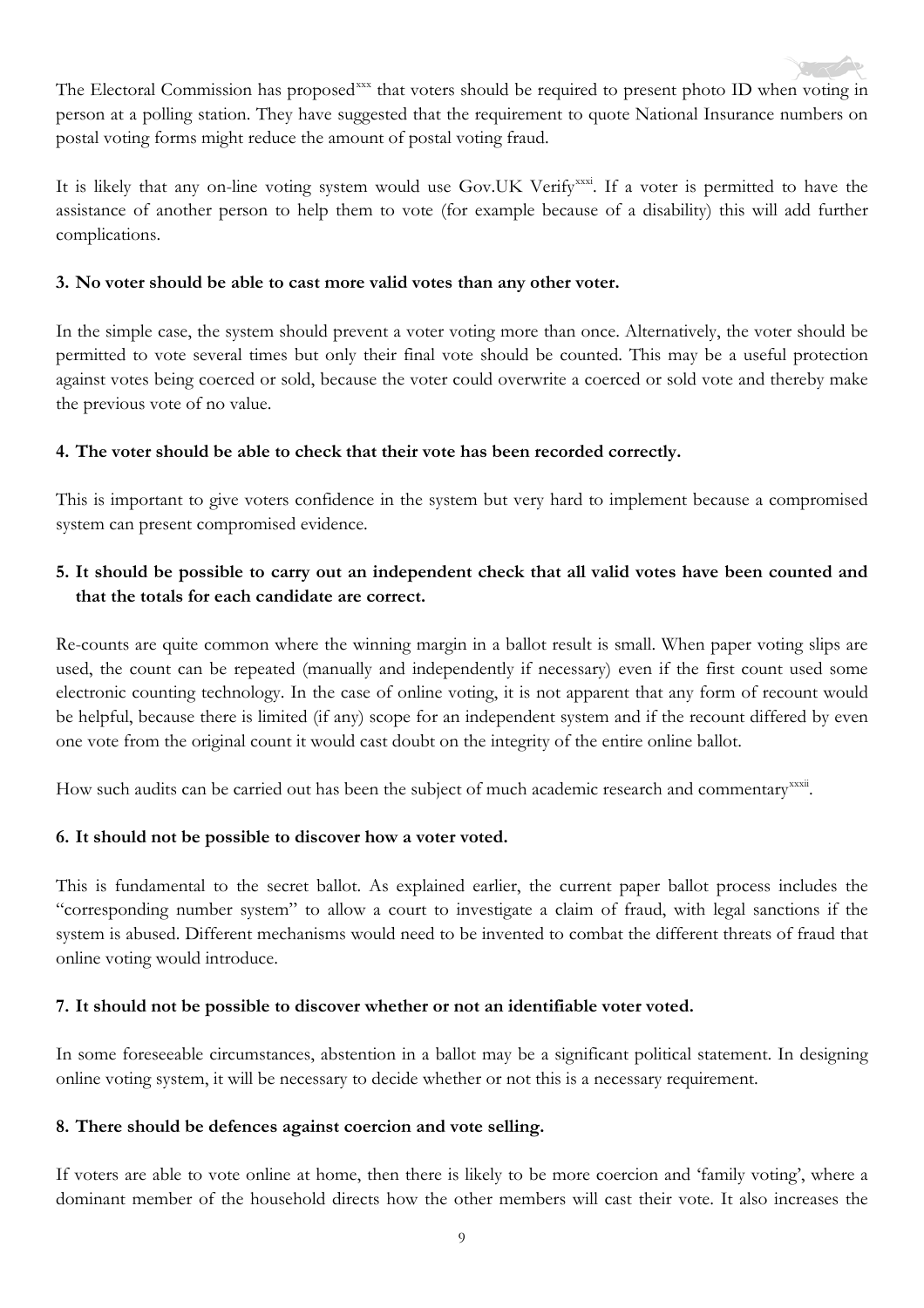opportunity for political party activists to visit voters at home and to persuade them to vote for a particular candidate before they leave. These abuses are equally possible with postal voting and there have been serious cases of this in the past. Voting in person, in the privacy of a voting booth, remains the best safeguard. An online system that allows a voter to vote more than once and that only counts the final vote would provide some defence against coercion, because the voter could change their coerced vote later if they wished to do so.

## **9. The system should be secure against all forms of cyberattack.**

Nation states have frequently sought to interfere in other countries' elections, so this must be viewed as a serious threat. Most recently, evidence prepared by Facebook for the US Senate Judiciary Committee said that 120 fake Russian-backed pages created 80,000 posts that were received by 29 million Americans directly, but reached a much bigger audience by users sharing, liking and following the posts. Twitter said that they had identified 50,248 Twitter accounts engaged in what it believed to be automated, election-related activity originating out of Russia<sup>xxxii</sup>[.](#page-12-3) Many of these Russian accounts also posted messages aimed at influencing the UK Brexit referendum.

*Russian Twitter accounts posted almost 45,000 messages about Brexit in the 48 hours around last year's* referendum in an attempt to sow discord during the vote on whether to leave the European Union, the Times *newspaper reportedxxxi[v.](#page-12-4)*

Cyberattack is classified as a top level (Tier One) threat on the UK National Risk Assessment. Last month (January 2018) Ciaran Martin, the head of the UK's National Cyber Security Centre warned in a Guardian newspaper report that a major cyber-attack on the UK is a matter of "when, not if", raising the prospect of devastating disruption to British elections and critical infrastructure<sup>[xxxv](#page-12-5)</sup>. The Guardian added *Cyber-attacks appear* to have made electronic voting less likely in the near future. "With the current state of high alert around elections, I think it make *sense that there are not any current plans to move to electronic voting," Martin said.* 

Despite this, the Welsh and Scottish governments have announced consultations and trials, as I have stated and referenced earlier.

Cyberattacks could be used in many ways: they could influence opinion, disrupt voter registration, disrupt voting, or undermine public confidence in the fairness of the result. The attacks could target individual candidates or constituencies, particular religious or ethnic groups of voters, or the entire election and could range from fake news stories and DDoS (distributed denial of service) attacks to penetration and compromise of online voting software and electronic counting.

#### **Discussion**

In deciding whether or not we should vote online, the first question should be *what are we trying to achieve?* There are several possible objectives; the Scottish Government consultation identified five: to increase voter participation; to provide voters with choice and flexibility over how they vote; to reduce the costs of elections; to support the rotation of candidates' names on ballot papers<sup>xxxvi</sup>[;](#page-12-6) and to reduce the number of rejected ballot papers.

Other possible objectives include increasing the proportion of younger citizens who vote, and speeding up the count so that the result can be announced sooner.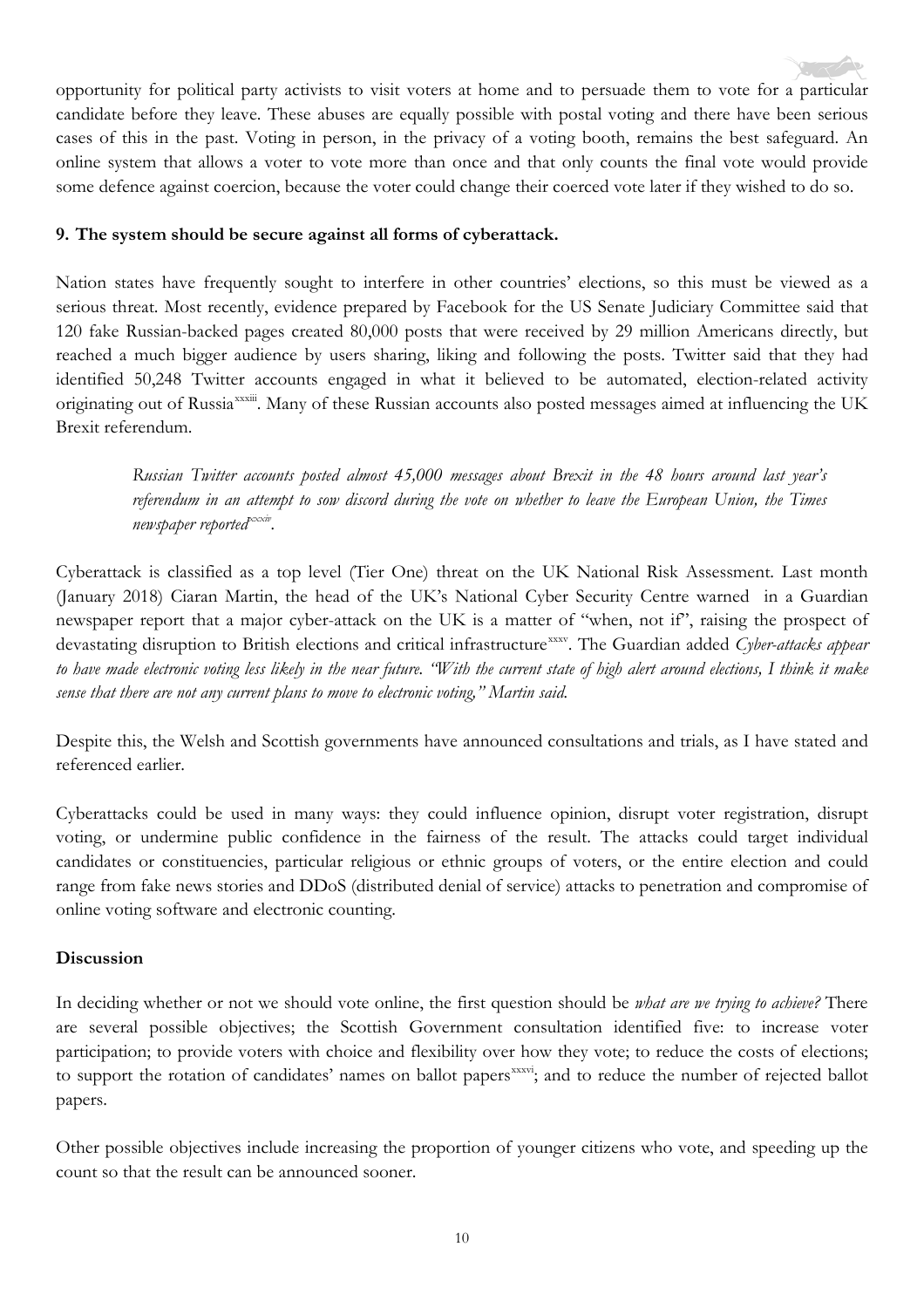A literature search may show whether or not online voting does actually deliver the chosen objectives. As we have seen above, it appears not to increase voter participation, for example. If the evidence is inconclusive it may be necessary to conduct some limited trials. Whether or not online voting would reduce costs is also questionable: on the plus side it might reduce the costs of printing, paper and postage but the computer system costs would be significant (and recurring) and it would still be necessary to offer the means of voting that currently exist.

Then the possible disadvantages should be considered. These include:

- whether it matters that the demographic distribution of internet users is very different from the overall electorate;
- whether error, fraud, coercion and vote selling are made more or less likely;
- whether losing candidates and the electorate in general will have sufficient trust that the election result is fair;
- whether online votes are more or less likely to be the result of considered thought or whether elections might become treated with as little thought as a vote in a reality TV show or a review on TripAdvisor – and whether we think that matters for democracy;
- what the costs and timescales would be for developing and introducing any new computer-based systems and whether there is a better way to use that money to meet the overall objectives or other priorities.

The paper-based voting system in the UK has significant weaknesses; the postal voting system in particular has attracted scathing criticism – yet it remains in place and is seems to be considered to be good enough. It may be argued that online voting only needs to be better than the existing flawed system to be worth considering. But if you can carry out fraud online you can do it at a much greater scale than would be possible with voting by post, by proxy or in person.

Then there is the matter of security. Every report and consultation agrees that the security issue is very important and must be solved before online voting is introduced but none of them provide a credible solution. The advice from the head of the National Cybersecurity Centre appears to be that we should not vote online or, at least, not yet.

The consensus view of computer scientists is that online voting is a much harder security problem than online banking or online tax returns for the reasons summarised by the Open Rights Group (cited above):

"Voting is a uniquely difficult question for computer science: the system must verify your eligibility to vote; know whether you have already voted; and allow for audits and recounts. Yet it must always preserve your anonymity and privacy. Currently, there are no practical solutions to this highly complex problem and existing systems are *unacceptably flawed."*

In this and other areas of society, there seems to be irresistible pressure to adopt digital technologies before the true costs, benefits and unintended consequences have been evaluated. The adoption of online voting will be a political decision—probably influenced excessively by which party is expected to be the beneficiary—but also a decision for us, the electorate. What do we think? **Should we vote online?**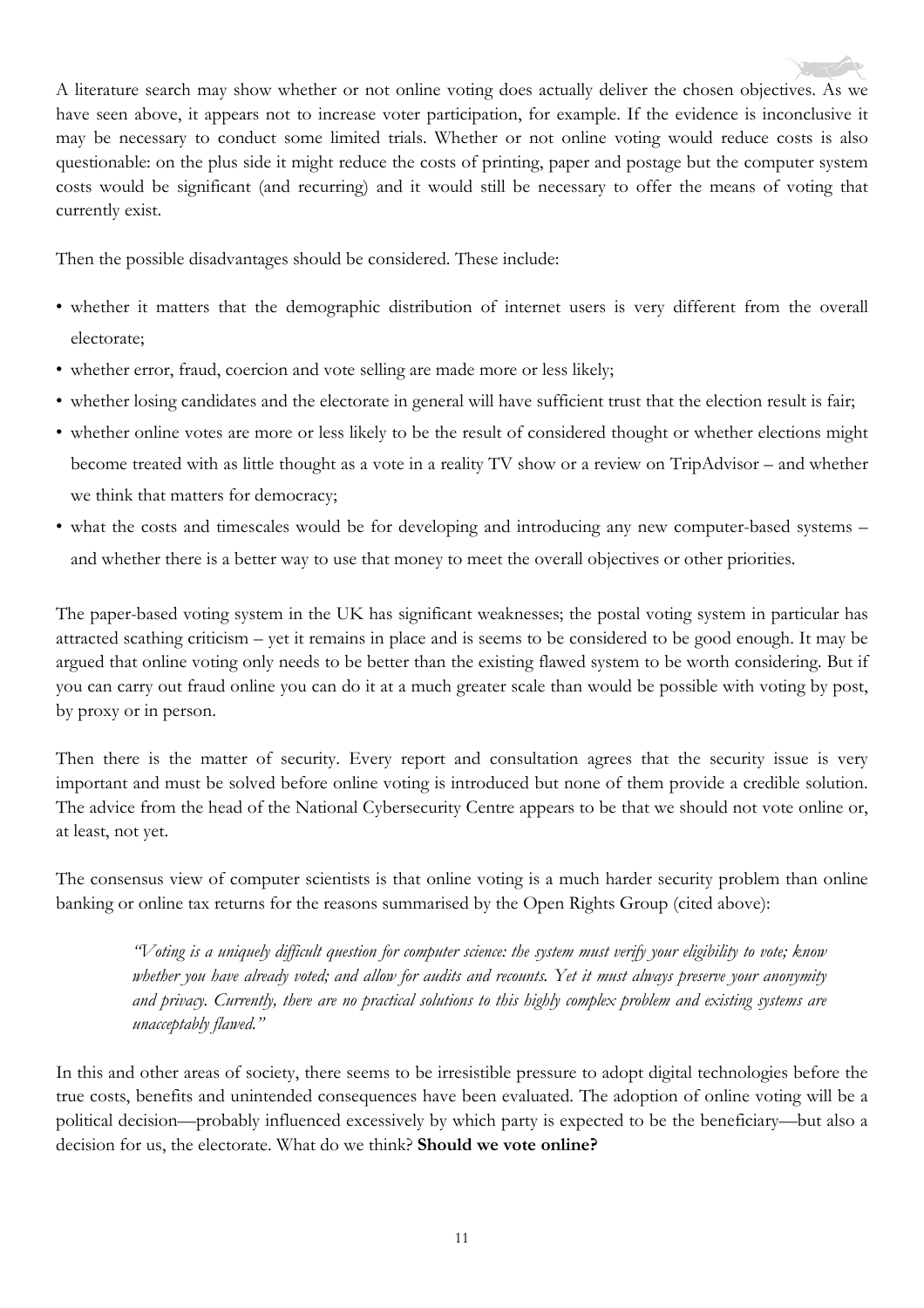

#### **Acknowledgements**

I am grateful to Peter Ladkin, Jason Kitcat, Stephen Murdoch, Nicholas Bohm, Ross Anderson, Valerie Shrimplin and Wendy Grossman for their insights and helpful references. Any errors, of course, are mine.

© Professor Martyn Thomas, 2018

<span id="page-11-0"></span> $\overline{a}$ <sup>i</sup> Certain people are excluded from voting. These are: Members of the House of the Lords, convicted persons detained in pursuance of their sentences, and anyone found guilty within the previous five years of corrupt or illegal practices in connection with an election.

- <span id="page-11-1"></span>ii https://www.electoralcommission.org.uk/find-information-by-subject/elections-and-referendums/past-elections-and-
- referendums/electoral-registration-at-the-uk-general-election-2017/2-the-size-of-the-electoral-register
- <span id="page-11-2"></span>iii https://www.gov.uk/elections-in-the-uk

<span id="page-11-4"></span><sup>v</sup> https://www.gov.uk/apply-vote-proxy

- <span id="page-11-6"></span>vii Article 3, Right to free elections: "The High Contracting Parties undertake to hold free elections at reasonable intervals by secret ballot, under conditions which will ensure the free expression of the opinion of the people in the choice of the legislature"
- <span id="page-11-7"></span>*viii* This is because abstention can be a political choice.
- <span id="page-11-8"></span>*ix* "Sanctioned" with its original, legal and ethical meaning of "punished".
- <span id="page-11-9"></span><sup>x</sup> https://s3-eu-west-2.amazonaws.com/lawcom-prod-storage-
- 11jsxou24uy7q/uploads/2016/02/electoral\_law\_interim\_report.pdf Chapter 5.
- <span id="page-11-10"></span>xi https://www.nap.edu/catalog/11449/asking-the-right-questions-about-electronic-voting
- <span id="page-11-11"></span>xii https://www.electoralcommission.org.uk/i-am-a/journalist/electoral-commission-media-centre/news-releases-
- campaigns/britain-launches-largest-trial-of-electronic-voting-in-europe
- xiii

<span id="page-11-12"></span>https://www.electoralcommission.org.uk/\_\_data/assets/electoral\_commission\_pdf\_file/0015/13218Keyfindingsandreco mmendationssummarypaper\_27191-20111\_\_E\_\_N\_\_S\_\_W\_\_.pdf

- <span id="page-11-13"></span>xiv https://www.nap.edu/catalog/11449/asking-the-right-questions-about-electronic-voting
- <span id="page-11-14"></span>xv https://s3-eu-west-2.amazonaws.com/lawcom-prod-storage-

11jsxou24uy7q/uploads/2016/02/electoral\_law\_interim\_report.pdf

<span id="page-11-15"></span>xvi Speaker's Commission on Digital Democracy http:/www.digitaldemocracy.parliament.uk/

<span id="page-11-16"></span>*xvii* Recommendation 26. Because of the decision to hold an election in 2017, the next UK parliamentary election is now scheduled for 2022.

- xviii https://consult.gov.scot/elections/electoral-reform/
- <span id="page-11-17"></span>xix https://webrootsdemocracy.org/2018/01/28/welsh-government-announce-plans-online-voting-elections/

<span id="page-11-18"></span>**xx** The main source for this section is the Speaker's Commission on Digital Democracy referenced above

<span id="page-11-19"></span>xxi https://jhalderm.com/pub/papers/ivoting-ccs14.pdf

<span id="page-11-20"></span>xxii http://www.sciencedirect.com/science/article/pii/S026137941630453X

<span id="page-11-21"></span>xxiii http://www.democraticaudit.com/2013/10/03/the-estonian-experience-shows-that-while-online-voting-is-faster-andcheaper-it-hasnt-increased-turn-out/

<span id="page-11-22"></span>xxiv D. Bochsler, Can Internet Voting increase Political Participation? Internet and Voting 2010.

<span id="page-11-23"></span>xxv P. Spada et al., Effects of the Internet on Paricipaption, World Bank Group February 2015

<span id="page-11-24"></span>xxvi https://www.electoralcommission.org.uk/\_\_data/assets/pdf\_file/0004/99553/Implementation-of-e-voting-in-the-UK-technical-issues.pdf

<span id="page-11-25"></span>xxvii https://www.gov.uk/government/collections/individual-electoral-registration

xxviii http://www.electoralcommission.org.uk/find-information-by-subject/electoral-fraud/electoral-fraud-vulnerabilitiesreview?a=155335

<span id="page-11-26"></span>xxix http://www.electoralcommission.org.uk/find-information-by-subject/electoral-fraud/electoral-fraud-vulnerabilitiesreview?a=164609

<span id="page-11-3"></span>iv http://www.telegraph.co.uk/news/uknews/law-and-order/11560017/Postal-voting-fraud-is- easy-electoralcommissioner-says.html

<span id="page-11-5"></span>vi http://www.venice.coe.int/webforms/documents/default.aspx?pdffile=CDL-AD(2002)023rev-e